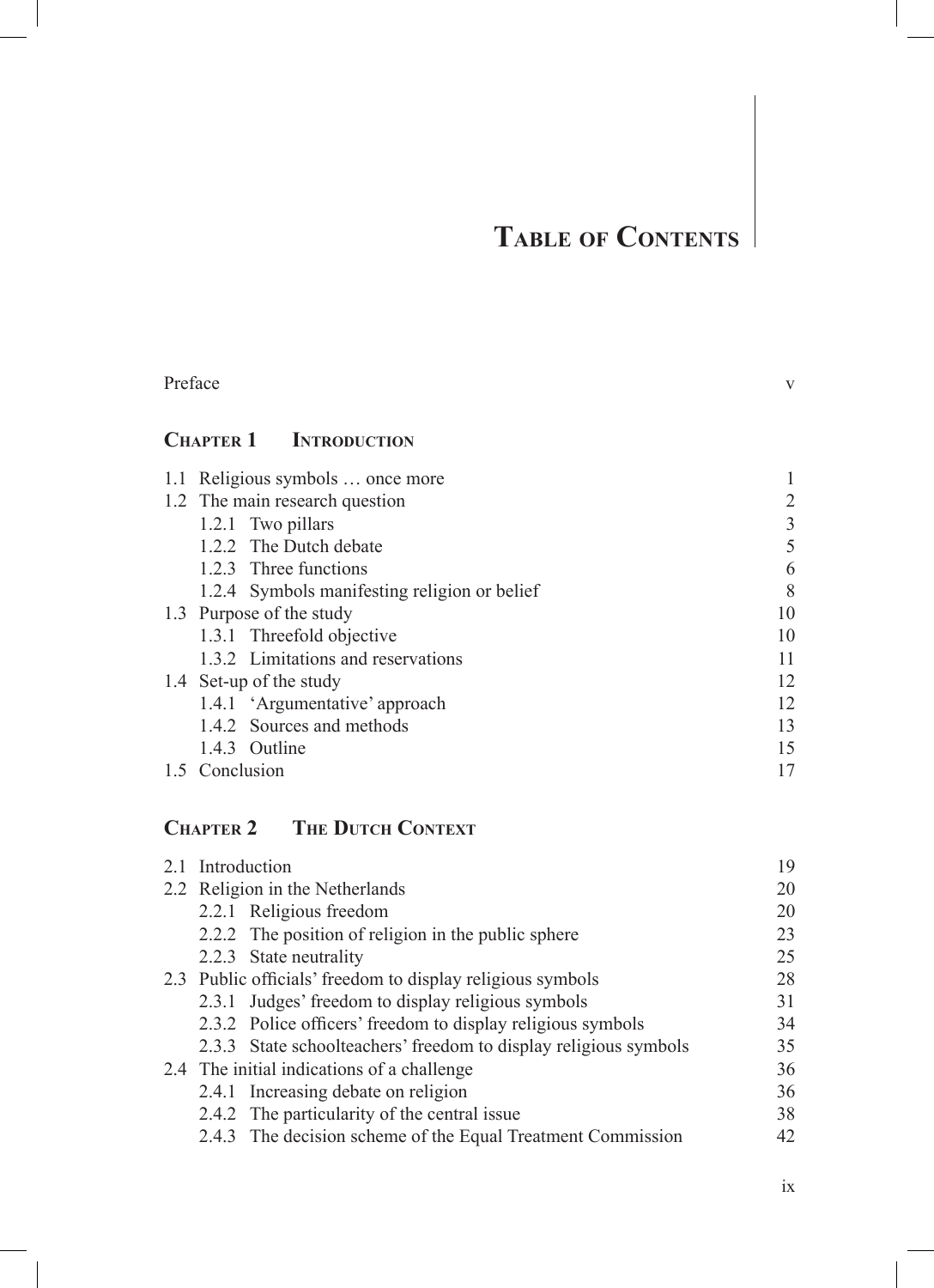| 2.4.4 The deputy court clerk            | 43. |
|-----------------------------------------|-----|
| 2.4.5 The non-uniformed police officers | 45  |
| 2.4.6 The state school intern           | 48  |
| 2.5 Conclusion                          | 50. |

# **Chapter 3 The Dutch Debate**

| 3.1 |                | Introduction                                             | 53 |
|-----|----------------|----------------------------------------------------------|----|
|     |                | 3.2 The debate on the judiciary                          | 54 |
|     |                | 3.2.1 Direct or indirect discrimination                  | 54 |
|     |                | 3.2.2 Judicial impartiality and independence             | 55 |
|     |                | 3.2.3 Role of the Regulation                             | 60 |
|     |                | 3.2.4 Court clerk in relation to the judge               | 61 |
|     |                | 3.2.5 Separation of church and state                     | 62 |
|     |                | 3.3 The debate on the police                             | 63 |
|     |                | 3.3.1 Direct or indirect discrimination                  | 63 |
|     |                | 3.3.2 Lifestyle neutrality and uniformity                | 64 |
|     |                | 3.3.3 Uniformed and non-uniformed service                | 66 |
|     |                | 3.3.4 Contact with the public                            | 67 |
|     |                | 3.3.5 Separation of church and state                     | 67 |
|     |                | 3.4 The debate on public education                       | 68 |
|     |                | 3.4.1 Direct or indirect discrimination                  | 68 |
|     |                | 3.4.2 Denominational neutrality                          | 69 |
|     |                | 3.4.3 Teachers and their exemplary role                  | 70 |
|     |                | 3.4.4 Parents' and pupils' rights                        | 70 |
|     |                | 3.4.5 Separation of church and state                     | 71 |
|     |                | 3.5 The relevant points of contention                    | 71 |
|     |                | 3.5.1 Relation between the state and the public official | 72 |
|     |                | 3.5.2 Rights and freedoms of others                      | 73 |
|     |                | 3.5.3 State and society                                  | 74 |
|     |                | 3.5.4 Overview                                           | 75 |
|     | 3.6 Conclusion |                                                          | 77 |

# **Chapter 4 Conceptual Framework**

| 4.1 Introduction               | 79 |
|--------------------------------|----|
| 4.2 Exploring state neutrality | 81 |
| 4.2.1 Definition               | 81 |
| 4.2.2 Rationale                | 84 |
| 4.2.3 Implementation           | 87 |
|                                |    |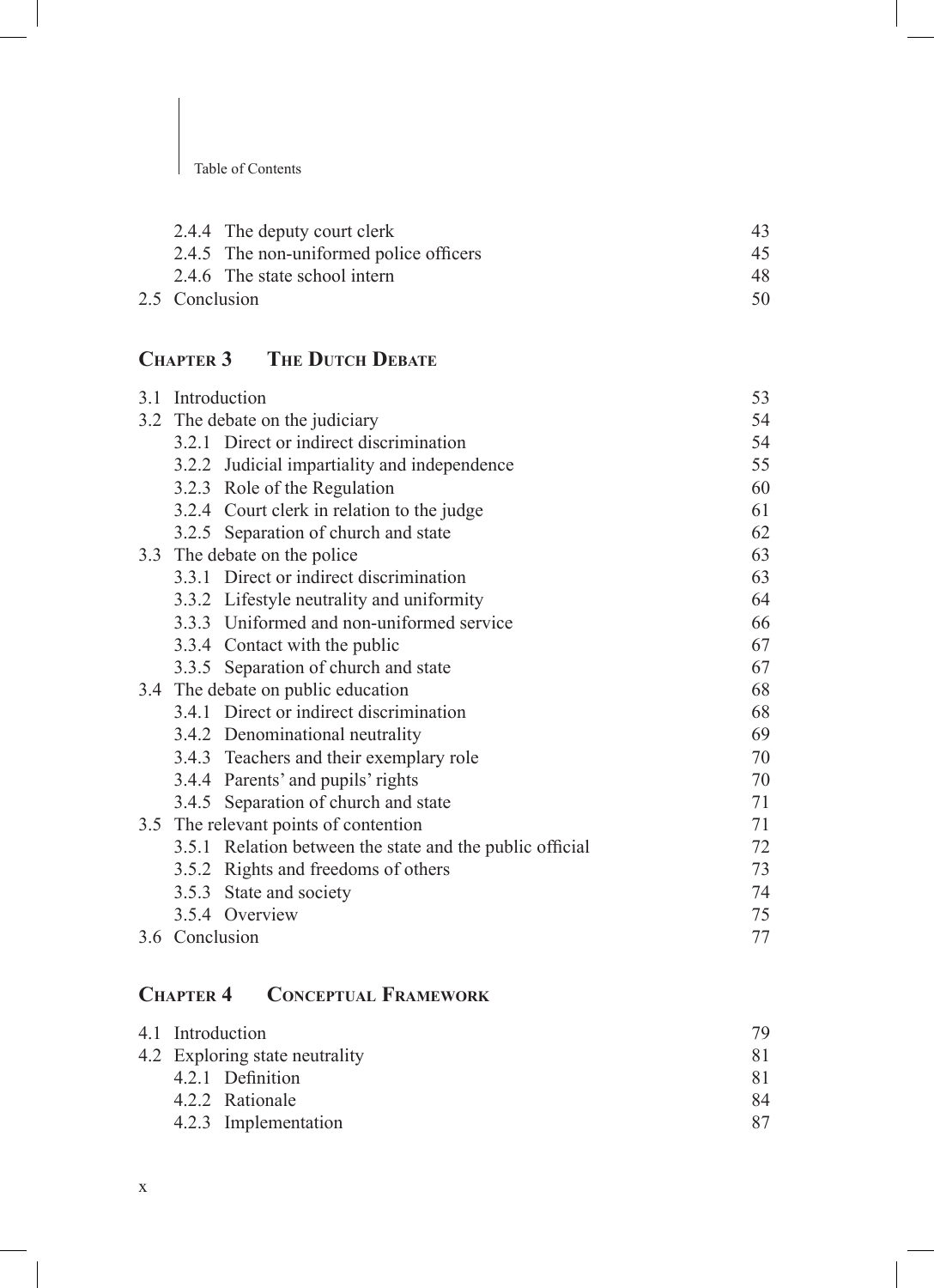|                | 4.2.4 Secularism                                            | 91  |
|----------------|-------------------------------------------------------------|-----|
|                | 4.2.5 Separation of church and state                        | 93  |
|                | 4.3 Exploring religious freedom                             | 96  |
|                | 4.3.1 Definition                                            | 96  |
|                | 4.3.2 Rationale                                             | 99  |
|                | 4.3.3 Implementation                                        | 101 |
|                | 4.4 Building a model                                        | 101 |
|                | 4.4.1 Basic concepts                                        | 102 |
|                | 4.4.2 Dynamics                                              | 106 |
|                | 4.4.3 Implications                                          | 107 |
|                | 4.5 Applying the model to the points of contention          | 108 |
|                | 4.5.1 Neutrality of the state towards the public official   | 109 |
|                | 4.5.2 Neutrality of the public official towards the citizen | 110 |
|                | 4.5.3 Neutrality of the state towards the citizen           | 111 |
|                | 4.5.4 Factors to evaluate the points of contention          | 113 |
| 4.6 Conclusion |                                                             | 115 |
|                |                                                             |     |

#### **Chapter 5 European Convention on Human Rights**

| 5.1 Introduction |                                                                  | 117 |
|------------------|------------------------------------------------------------------|-----|
|                  | 5.2 The application of Article 9                                 | 119 |
|                  | 5.2.1 Everyone                                                   | 120 |
|                  | 5.2.2 Religion or belief                                         | 121 |
|                  | 5.2.3 Manifestation of religion or belief                        | 122 |
|                  | 5.2.4 Limitation clause                                          | 122 |
|                  | 5.2.5 Margin of appreciation                                     | 123 |
|                  | 5.3 State neutrality                                             | 125 |
|                  | 5.3.1 General principle                                          | 125 |
|                  | 5.3.2 Civil servants' neutrality                                 | 127 |
|                  | 5.3.3 Judicial impartiality                                      | 130 |
|                  | 5.3.4 Educational neutrality                                     | 132 |
|                  | 5.3.4.1 Educational staff's neutrality                           | 132 |
|                  | 5.3.4.2 Students' neutrality                                     | 136 |
|                  | 5.3.4.3 Neutrality of the educational curriculum and environment | 141 |
|                  | 5.4 Other values                                                 | 146 |
|                  | 5.4.1 Loyalty                                                    | 146 |
|                  | 5.4.2 Authority                                                  | 149 |
|                  | 5.5 Voluntary obligations                                        | 150 |
|                  | 5.5.1 Contractual arrangements                                   | 150 |
|                  | 5.5.2 Particular regime                                          | 152 |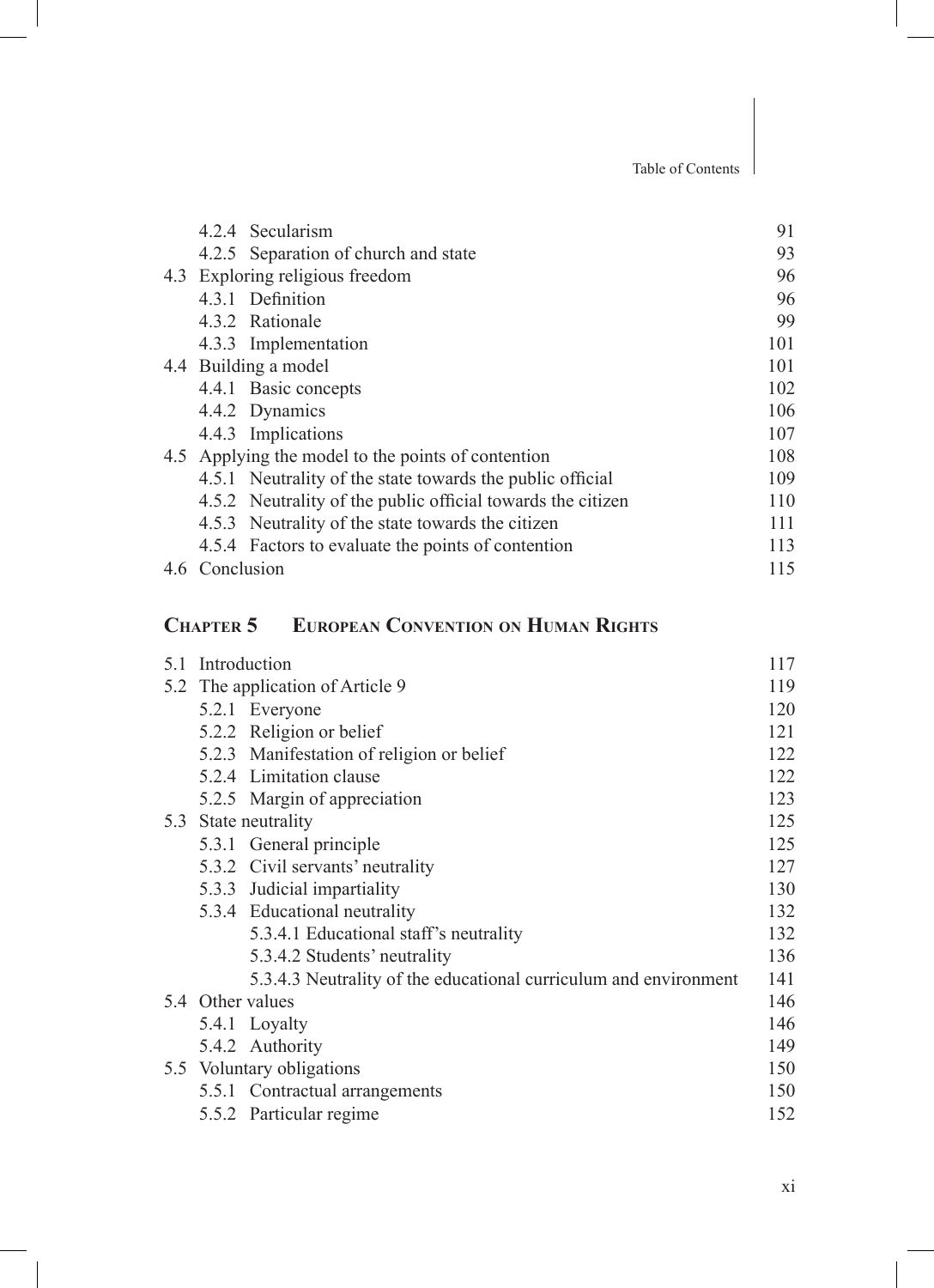| 5.6 Application of the conceptual model                     |     |
|-------------------------------------------------------------|-----|
| 5.6.1 Dynamics of neutrality                                | 155 |
| 5.6.2 Neutrality of the state towards the public official   | 155 |
| 5.6.3 Neutrality of the public official towards the citizen | 157 |
| 5.6.4 Neutrality of the state towards the citizen           | 159 |
| 5.7 Conclusion                                              | 160 |

## **Chapter 6 France**

|                | 6.1 Introduction                                                  | 163 |
|----------------|-------------------------------------------------------------------|-----|
|                | 6.2 Religion in France                                            | 164 |
|                | 6.2.1 Religious freedom                                           | 164 |
|                | 6.2.2 State–citizen relation                                      | 169 |
|                | 6.2.3 The position of religion in the public sphere               | 172 |
|                | 6.2.4 State neutrality                                            | 175 |
|                | 6.3 Public officials' freedom to display religious symbols        | 179 |
|                | 6.3.1 Judicial officers' freedom to display religious symbols     | 182 |
|                | 6.3.2 Police officers' freedom to display religious symbols       | 184 |
|                | 6.3.3 State school teachers' freedom to display religious symbols | 186 |
|                | 6.4 Debate in France                                              | 188 |
|                | 6.4.1 State neutrality in public service                          | 188 |
|                | 6.4.2 Conspicuous religious symbols at state schools              | 192 |
|                | 6.4.3 Face veils in public                                        | 198 |
|                | 6.5 Application of the conceptual model                           | 200 |
|                | 6.5.1 Dynamics of neutrality                                      | 200 |
|                | 6.5.2 Neutrality of the state towards the public official         | 201 |
|                | 6.5.3 Neutrality of the public official towards the citizen       | 203 |
|                | 6.5.4 Neutrality of the state towards the citizen                 | 204 |
| 6.6 Conclusion |                                                                   | 205 |
|                |                                                                   |     |

# **Chapter 7 England**

| 7.1 Introduction                                              | 209 |
|---------------------------------------------------------------|-----|
| 7.2 Religion in England                                       | 210 |
| 7.2.1 Religious freedom                                       | 210 |
| 7.2.2 State-citizen relation                                  | 215 |
| 7.2.3 The position of religion in the public sphere           | 217 |
| 7.2.4 State neutrality                                        | 219 |
| 7.3 Public officials' freedom to display religious symbols    | 220 |
| 7.3.1 Judicial officers' freedom to display religious symbols | 221 |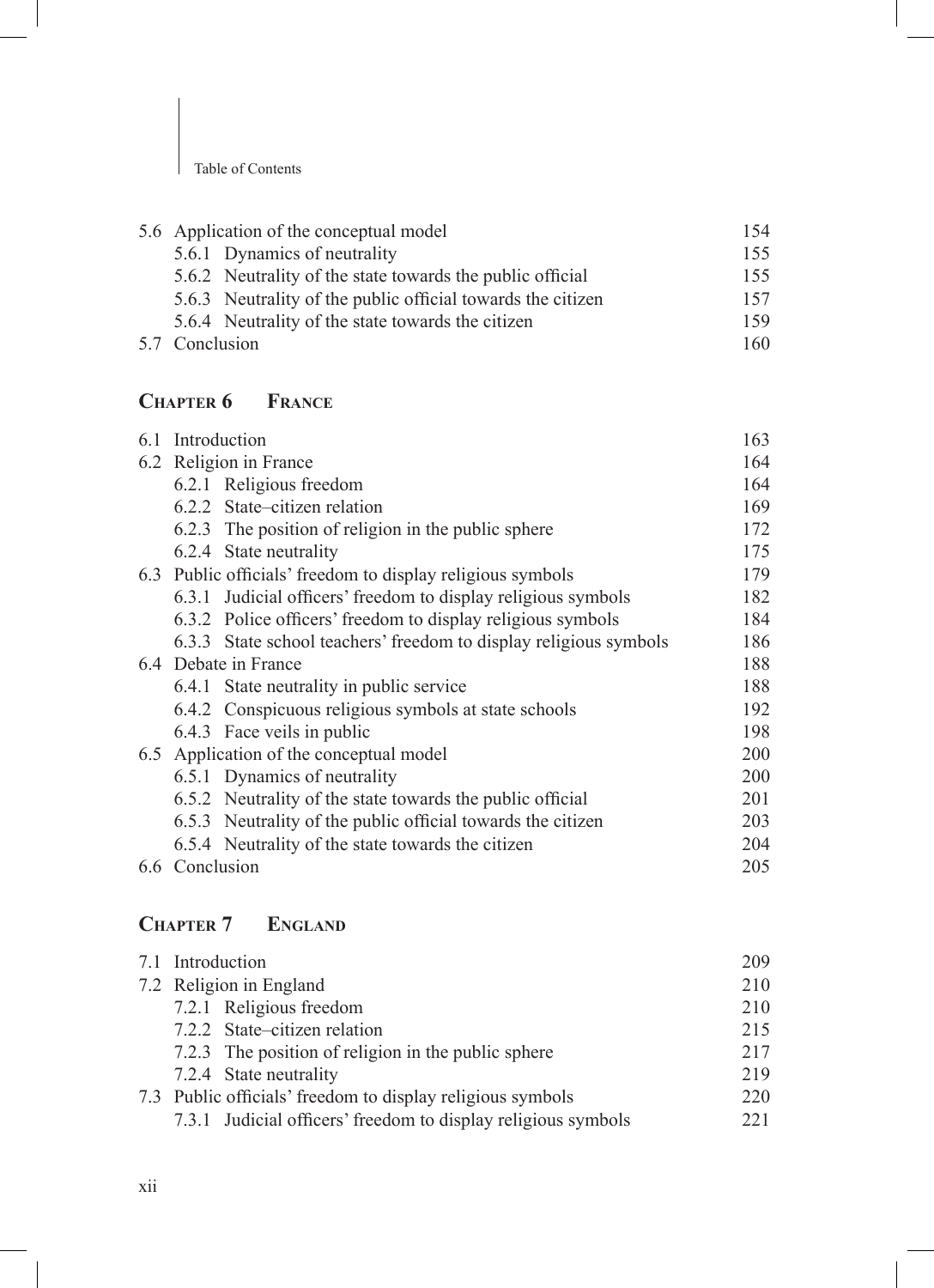|                | 7.3.2 Police officers' freedom to display religious symbols       | 228 |
|----------------|-------------------------------------------------------------------|-----|
|                | 7.3.3 State school teachers' freedom to display religious symbols | 230 |
|                | 7.4 Debate in England                                             | 233 |
|                | 7.4.1 Public officials and religious manifestations               | 234 |
|                | 7.4.2 Employees and religious manifestations                      | 237 |
|                | 7.4.3 Pupils and religious symbols                                | 240 |
|                | 7.5 Application of the conceptual model                           | 245 |
|                | 7.5.1 Dynamics of neutrality                                      | 245 |
|                | 7.5.2 Neutrality of the state towards the public official         | 246 |
|                | 7.5.3 Neutrality of the public official towards the citizen       | 247 |
|                | 7.5.4 Neutrality of the state towards the citizen                 | 249 |
| 7.6 Conclusion |                                                                   | 251 |

#### **Chapter 8 Conclusion**

|  | 8.1 Introduction                                                         | 255 |
|--|--------------------------------------------------------------------------|-----|
|  | 8.2 The multiple layers of Dutch debate                                  | 257 |
|  | 8.2.1 Pluralism, pragmatism and change                                   | 257 |
|  | 8.2.2 Several points of contention                                       | 258 |
|  | 8.2.3 Concluding remarks                                                 | 260 |
|  | 8.3 The triangular model                                                 | 261 |
|  | 8.3.1 All roads lead to neutrality                                       | 261 |
|  | 8.3.2 Three obligations and three actors                                 | 262 |
|  | 8.3.3 Correspondence with points of contention                           | 263 |
|  | 8.3.4 Concluding remarks                                                 | 265 |
|  | 8.4 Minimum ECHR standards                                               | 265 |
|  | 8.4.1 Neutrality as a pluralist and a secular principle                  | 266 |
|  | 8.4.2 State towards the public official: rights can be limited or waived | 267 |
|  | 8.4.3 Public official towards the citizen: a religious symbol can        |     |
|  | jeopardize rights                                                        | 267 |
|  | 8.4.4 State towards citizens: a neutral and impartial organizer          | 268 |
|  | 8.4.5 Concluding remarks                                                 | 268 |
|  | 8.5 Divergent approaches in France and England                           | 270 |
|  | 8.5.1 Neutrality in two opposite interpretations                         | 270 |
|  | 8.5.2 State towards the public official: absorption or individuality     | 270 |
|  | 8.5.3 Public official towards the citizen: appearance or conduct         | 272 |
|  | 8.5.4 State towards citizens: authority or representation                | 273 |
|  | 8.5.5 Concluding remarks                                                 | 274 |
|  | 8.6 Questioning limitations in the Dutch context                         | 274 |
|  | 8.6.1 An implicit concept of state neutrality                            | 276 |
|  | 8.6.2 Public visibility and accommodation of religion                    | 277 |